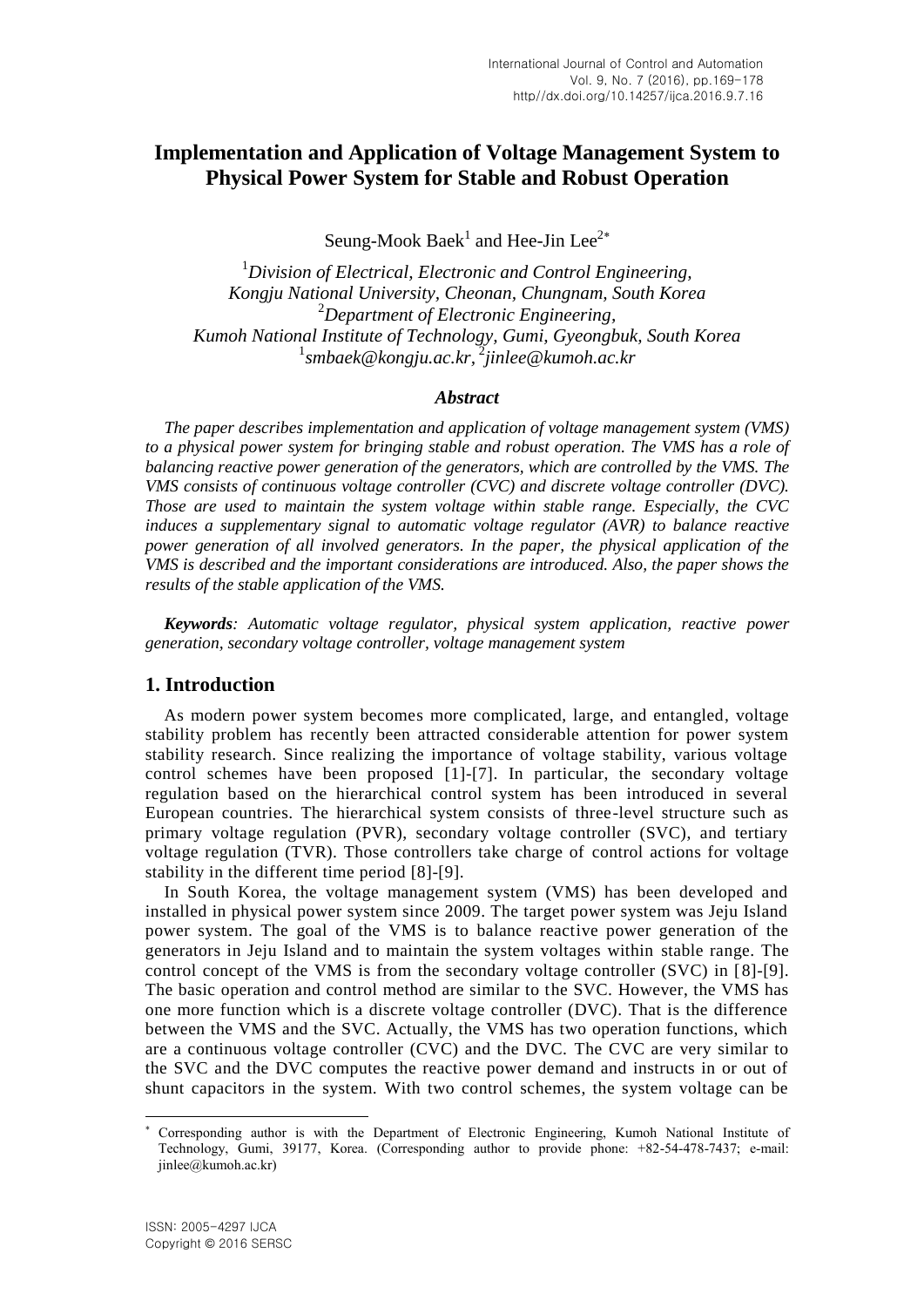maintained within the stable range and the reactive power generation of the generators and shunt capacitors is balanced for each source to secure enough reactive power reserves.

On the other hand, the parameter selection of the VMS is very important issue because the VMS has two integral controllers. In [2], the method to compute the appropriate values of the parameters is introduced. However, it is not easy to compute the parameters from real system status and there are many important considerations for real field application of the VMS. The paper will introduce the considerations and the method to select the parameter values in real field application. Also, the results are presented with field examination in Jeju Island power system.

The paper is organized as follows: Section 2 presents a summary of configuration of VMS. Then, the parameter selection method based on sensitivity analysis is described in Section 3 and hence section 4 describes the real-time simulation to verify the operation performance of the VMS. Section 5 shows the performances of the field application of the VMS. Finally, the conclusions are given in Section 6.

### **2. Configuration of Voltage Management System**

As shown in Figure 1, Jeju power system has around thirteen 154 kV buses. Also, the power system is connected to the main land power system in South Korea with three HVDC lines. The HVDC lines supply insufficient electric power of the Jeju Island. Pilot bus is a target bus to be controlled by the VMS in order to maintain the system voltage constant. There are four main generators which are controlled by the VMS. Two generators are located in Northern site and the others are located in Southern site in Jeju Island. The energy management system (EMS) and the VMS server are installed in the middle of the Island. In this site, all control signals are sent to the generators via UDP and TCP/IP communication cables [8]-[9].



**Figure 1. Configuration of VMS in Jeju Island**.

The VMS control system has two operation functions, which are the CVC and the DVC. And, the paper focuses on only CVC controller. Figure 2 shows the block diagram of the CVC system. There are two integral controllers and hence the parameter selection is very important issue to prevent from mutual oscillation phenomenon. Therefore, there are several main considerations in order to apply the VMS to physical system. The first is to select appropriate parameter selection. In [2], a method to select the parameters are given and the names of parameters are written in Figure 2.  $X_t$  is transformer reactance between generator and pilot bus;  $X_{eq}$  is equivanlent reactance;  $Q_{g}$ is reactive power generation of the involved generator  $K_{psc}$  and  $K_{isc}$  are gains of PI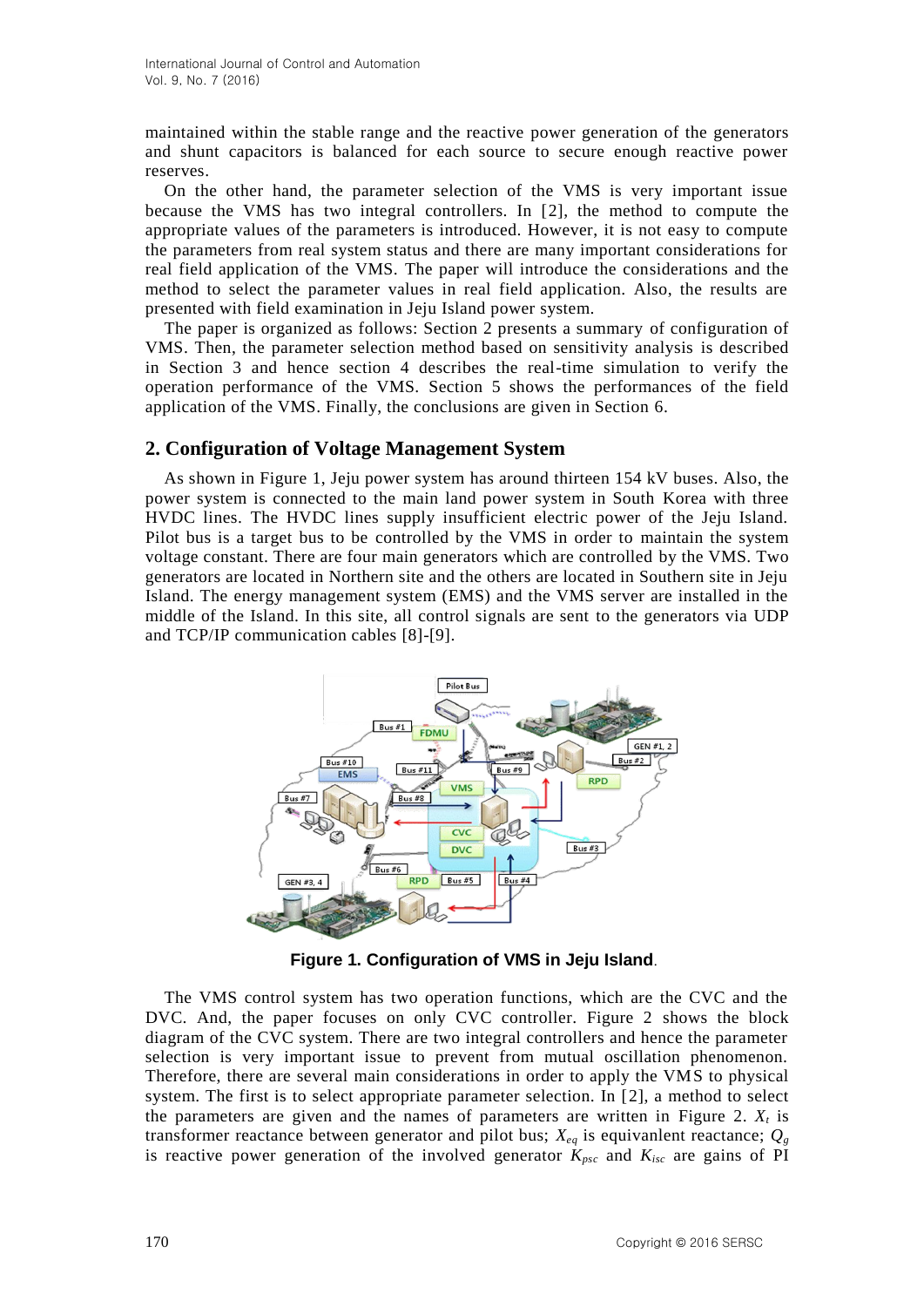controllers. However, the system parameters cannot be computed accurately in various operation conditions. Therefore, parameter tuning method by sensitivity analysis in physical test is more suitable [8].



**Figure 2. Control Structure of the General SVC.**

As shown in Figure 2, the VMS consists of three operation level hierarchically. In the highest level, the set point control (SPC) for the desired voltage value of the pilot bus is computed by solving various problems such as minimizing power loss or maximizing stability margin. The operator can choose any optimization mode for his wish [8].

As mentioned before, the CVC falls into the category of the secondary voltage controller. Therefore, the control strategy in the CVC consists of two parts as shown in Figure 2. The first part follows a proportional-integral (PI) control part [8].

$$
e_r(t) = V_{pref}(t) - V_p(t)
$$
  
\n
$$
Q_g \% (t) = k_{psc} \cdot e_r(t) + k_{isc} \cdot \int_0^t e_r(t) dt
$$
\n(1)

where  $V_p(t)$  represents the voltage of pilot bus at time *t*;  $V_{pref}(t)$  is the voltage reference at time *t* derived from the SPC;  $Q_g$ %(*t*) is the reactive power to be generated in each RPD;  $k_{\text{psc}}$  and  $k_{\text{isc}}$  are proportional and integral gains respectively in the CVC.

In this scheme, the reactive power levels should be generated in each RPD and sent to the RPD controller. The second part follows the integral (I) structure called RPD.

$$
e_q(t) = Q_{\text{gref}}(t) - Q_{\text{g}}(t)
$$
  
\n
$$
Q_{\text{gref}}(t) = Q_{\text{g}} \% (t) \cdot Q_{\text{g} \_M/m}
$$
  
\n
$$
\Delta V_{\text{g}}(t) = k_{ir} \cdot \int_0^t e_q(t) dt
$$
\n(2)

where  $Q_g(t)$  represents the reactive power of each generator at time *t*;  $Q_{\text{gref}}(t)$  is the reactive power reference at time t calculated from Eq. (4);  $Q_{g_M/m}$  is the reactive power upper and lower limits of each generator;  $k_{ir}$  means the integral gain in the RPD in Figure 2.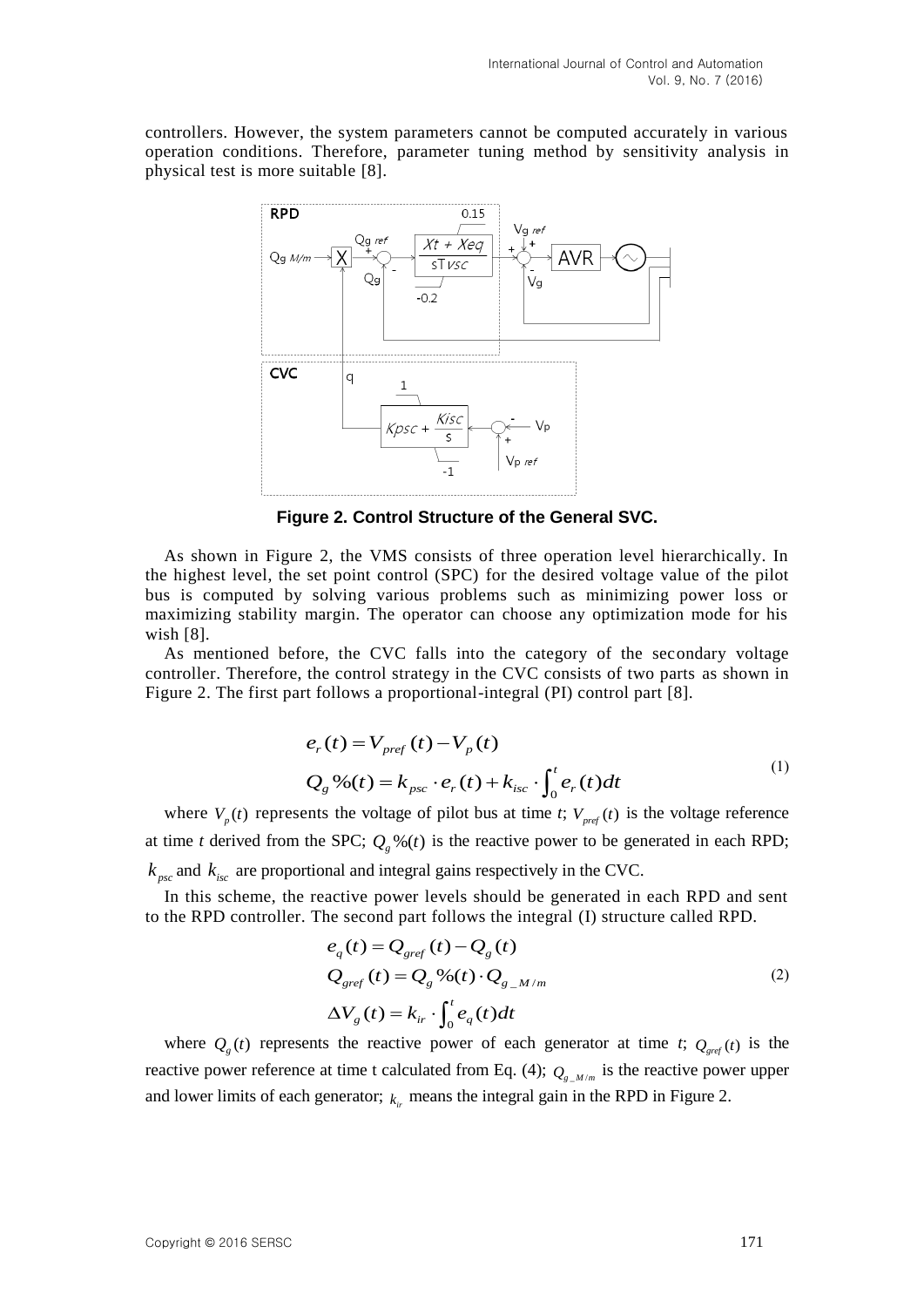## **3. Parameter Selection Method by Sensitivity Analysis**

As mentioned before, the parameters of the VMS can be computed with system parameters like in [10]-[15]. However, the computed parameters cannot guarantee the stable performances in field application. That is because the system parameters are not accurate due to structural variation of physical system or variation of operation point. Therefore, it would be good if the parameters obtained from [2] are regarded as initial value for starting the applications of VMS to the physical system. Then, the parameters need to be tuned based on the sensitivity analysis in Eqs. (3) and (4). By those equations, we can gauss how much reactive power generation will be changed as the small input signal change. With this relationship, we can tune the value of the parameters of the VMS.

$$
\Delta V_G = \frac{X_t + X_{eq}}{T_{vsc}} Q_{G_M/m} \cdot k_{psc} \cdot e_r(t) +
$$
  
\n
$$
\frac{X_t + X_{eq}}{T_{vsc}} \cdot \left[k_{isc} \cdot \int_0^t e_r(t)dt - Q_G\right]
$$
  
\n
$$
\Delta V_{G1} = \frac{X_t + X_{eq}}{T_{vsc}} \cdot \frac{\Delta t^2}{2} \cdot (\overline{Q}_G - Q_{G1}) +
$$
  
\n
$$
\frac{X_t + X_{eq}}{T_{vsc}} \cdot \frac{\Delta t^2}{2} \cdot \Delta Q_{gref}
$$
  
\n
$$
\Delta Q_{G_REF} = Q_{G_M/m} \cdot k_{isc} \cdot e_r(t) \cdot \frac{\Delta t^3}{2} +
$$
  
\n
$$
Q_{G_M/m} \cdot k_{psc} \cdot e_r(t) \cdot \Delta t
$$
  
\n
$$
\frac{\Delta V_G}{T_{vsc}} = \frac{X_t + X_{eq}}{X_{cG_M}} \cdot Q_{c_M/m} \cdot k_{c_M} \cdot e_r(t)
$$

$$
\frac{\Delta V_G}{\Delta t} = \frac{X_t + X_{eq}}{T_{\text{vsc}}} \cdot Q_{G_M/m} \cdot k_{\text{isc}} \cdot e_r(t)
$$
\n
$$
\Delta V_G = \frac{X_t + X_{eq}}{T_{\text{vsc}}} \cdot Q_{G_M/m} \cdot k_{\text{isc}} \cdot e_r(t) \cdot \Delta t
$$
\n(4)

Then, the index of the step change of the AVR reference can be computed by Eq. (3) depending on the specified time step  $(\Delta t)$ .

Table I shows the initial and tuned parameter set of the VMS. The initial parameter are given by the method in [2]. And, the tuned parameters are computed by using sensitivity analysis in Eqs. (3) and (4). With Both sets, the field test is carried out and the results are described in Section 5.

| Values  | $\Delta t$ | $\Lambda_{eq}$ | —<br>$I$ VSC      | $\mathbf{r}_{psc}$ | $\mathbf{r}_{isc}$ |
|---------|------------|----------------|-------------------|--------------------|--------------------|
| Initial | 0.004      | 0.006          |                   |                    | 0.15               |
| Optimal | $0.01\,$   | 0.008          | $\Omega$<br>ے . د | 2.4                | 0.05               |

**Table I. Initial and Optimal Parameters of VMS**

### **4. Performance Verification with Real-Time Simulation**

The RTDS is a fully digital power system simulator operating in real-time, *i.e.,* it can solve the power system equations fast enough to continuously produce output conditions that realistically represent conditions in the real network. It ensures that the calculations associated with each time step (typically, 50 us) are completed within the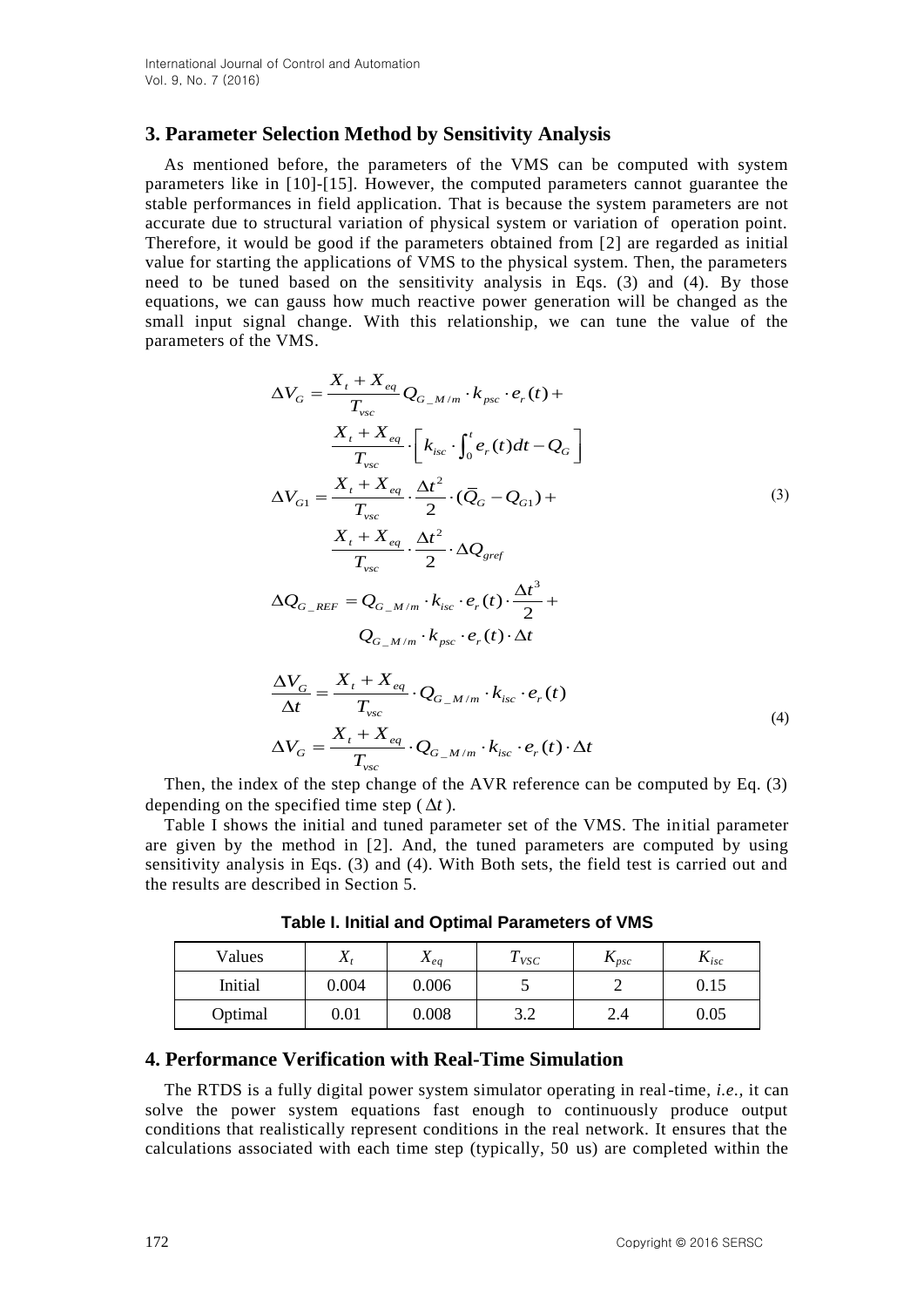designated value. Moreover, the accurate power system component models included in the RTDS facilitate the exact real-time simulation for any physical systems [8], [10]. Therefore, it provides a solid framework for testing and evaluating the performance of controllers under the similar condition to real environment in practice. For this reason, the RTDS is now being used in many universities, research institutes, and industries over 30 countries worldwide [10].

For constructing similar environment to a real power system in the laboratory, the CVC and four RPDs are realized with the RTDS and the parameters can be tested under the similar environment to the real Jeju power system [8].



**Figure 3. Hardware Set-Up For Real-Time Simulation of the Vms.**

Figure 3 shows the hardware set-up for real-time simulation for the VMS. The RTDS simulates the Jeju power system in real-time and RPD and CVC controllers produces control signals by getting system status from the RTDS with hardwiring cable. The Data base server acts like energy management system (EMS) and hence the system status and operating point are computed in this server. With the server, the power flow can be computed and the DVC can compute the reactive power demand of the shunt capacitors in the system and instruction signal can be generated to add or subtract the amount of the connected shunt capacitors.

On the other hand, the second main issue is to confirm the operation performance with the real-time simulation. It is very important step prior to install in physical system. If some problem is found in this step, the system needs to be inspected in detail.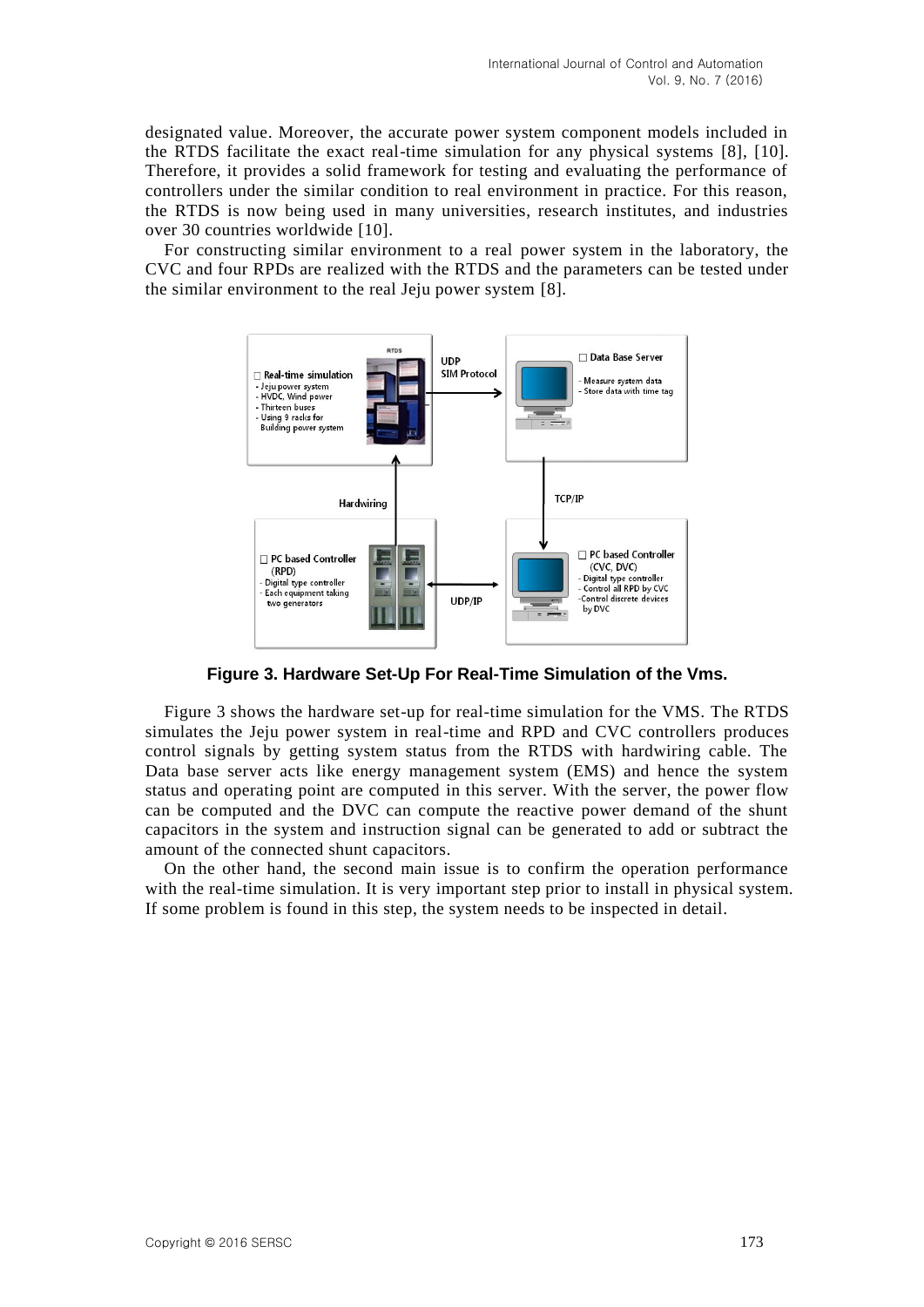International Journal of Control and Automation Vol. 9, No. 7 (2016)



**Figure 4. Tap Signals Induced By VMS to Generator.**



**Figure 5. Variations of System Voltages and Frequency.**

Figures 4 and 5 show the test results with the real-time test-bed system. When the system load decreases, it is for checking how to operate the VMS in order to maintain system voltage. As shown in the Figure 3, the VMS induces the signal to increase the terminal voltage of the generator in early several seconds. Then, some down signal is induced to balance the reactive power generation. Figure 4 shows the system voltages in main bus in Figure1 and frequency. For preventing from mutual operation between the VMS and AVR, the VMS acts very slowly to decrease system voltage.

Figure 6 and 7 show variations of real power, reactive power, terminal voltage, and excitation voltage of Northern and Southern generators, respectively. As shown in these figures, the generators acts to balance the reactive power and voltage during early several seconds and becomes stable [16].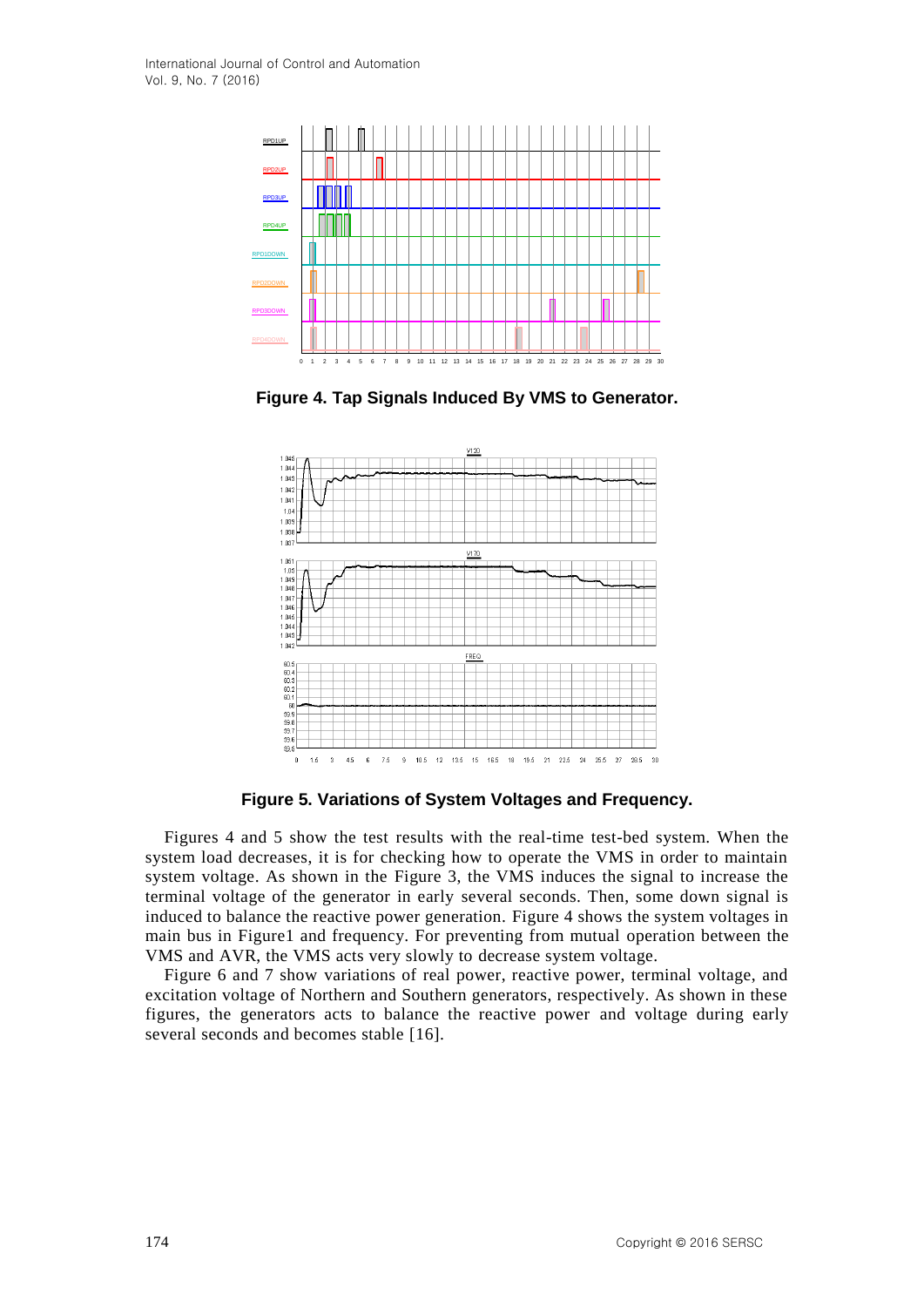

**Figure 6. Variations of Real Power, Reactive Power, Terminal Voltage and Excitation Voltage of Northern Generator.**



**Figure 7. Variations of Real Power, Reactive Power, Terminal Voltage and Excitation Voltage of Southern Generator.**

### **5. Field Application and Results**

After examining the performance of the VMS with real-time simulation, the VMS is tested in physical system. The locations of the components of the VMS are illustrated in Figure 1. Whole system are connected with hardwiring and communication cable. After checking that the communication is completely normal, the performance of the VMS is tested. Figure 8 shows the performance to balance the reactive power generations of the involved generators.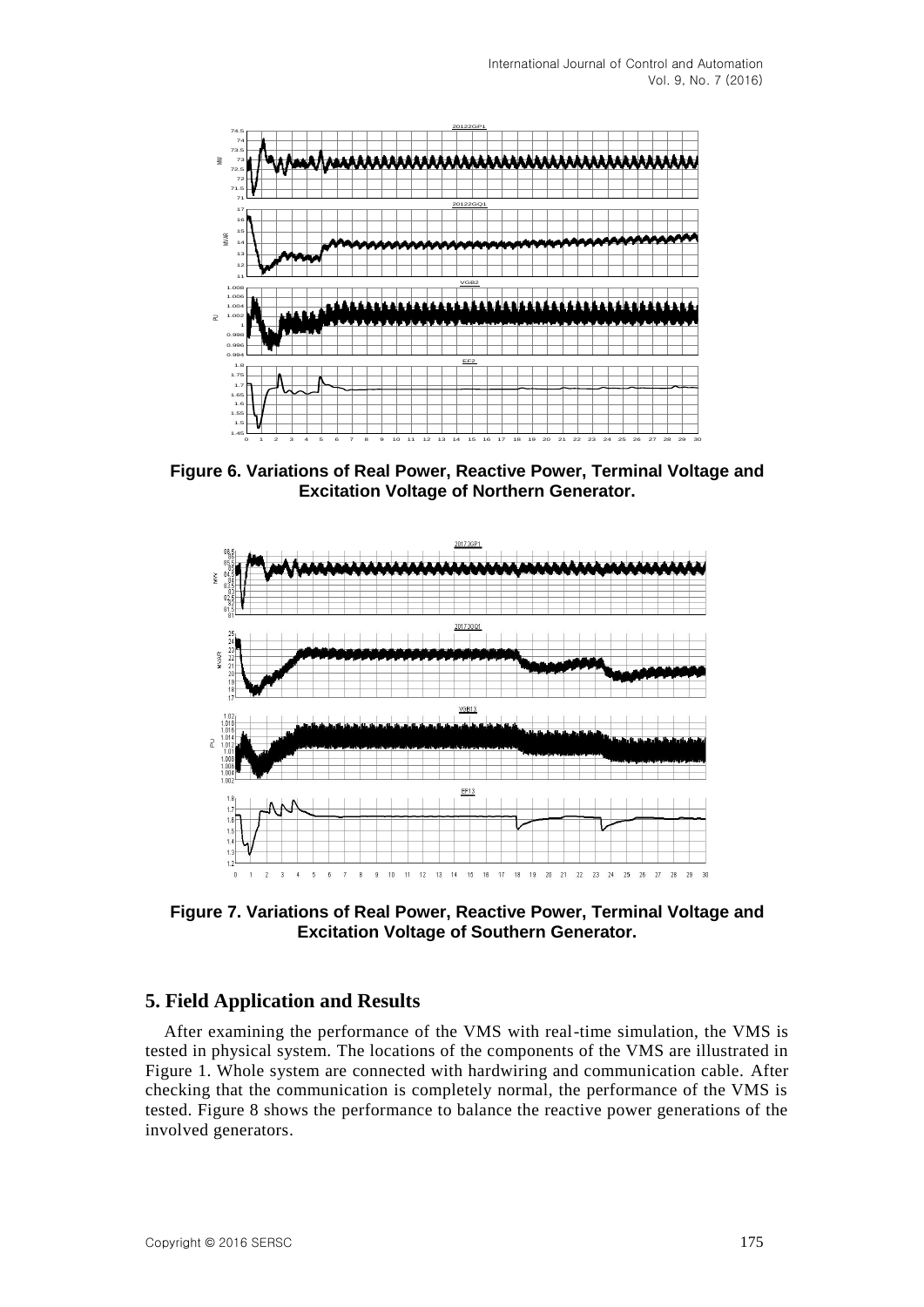At that time, three generators are controlled by the VMS, which are one of Northern generators and two of Southern generators. As shown in the figure, the reactive power generations go to balance and maintain stable status [16].



**Figure 8. Experiment Result of the Filed Application of the VMS.**

#### **6. Conclusions**

The paper described implementation and application of voltage management system (VMS) to a physical power system to bring stable and robust operation. The VMS was used to maintain the system voltage within stable range. Especially, the CVC induced a supplementary signal to automatic voltage regulator (AVR) to balance reactive power generation of all involved generators.

In the paper, the physical application of the VMS was described and the important considerations were introduced. One was to tune the parameters of the VMS by sensitivity analysis in field test. The other was to verify the performance by real-time simulation with the real-time digital simulator (RTDS). Finally, the paper showed the results of the stable application of the VMS.

#### **Acknowledgements**

This work was supported by the research grant of the Kongju National University in 2015.

#### **References**

- [1] S. Corsi, P. Marannino, N. Losignore and G. Moreschini, "Coordination Between the Reactive Power Scheduling Function and the Hierarchical Voltage Control of the EHV ENEL System", IEEE Transactions on Power Systems, vol. 10, no. 2, **(1995)**, pp. 686-694.
- [2] S. Corsi, "The Secondary Voltage Regulation in Italy", IEEE/PES 2000 Summer Meeting, July 16-20, Seattle, Washington, **(2000)**.
- [3] S. Corsi, M. Pozzi, C. Sabelli and A. Serrani, "The Coordinated Automatic Voltage Control of the Italian Transmission Grid – Part Ⅰ: Reasons of the Choice and Overview of the Consolidated Hierarchical System", IEEE Transactions on Power Systems, vol. 19, no. 4, **(2004)**, pp. 1723-1732.
- [4] S. Corsi, M. Pozzi, C. Sabelli and A. Serrani, "The Coordinated Automatic Voltage Control of the Italian Transmission Grid – Part Ⅱ: Control Apparatuses and Field Performance of the Consolidated Hierarchical System", IEEE Transactions on Power Systems, vol. 19, no. 4, **(2004)**, pp. 1733-1741.
- [5] J. L. Sancha, J. L. Fernandez, A. Cortes and J. T. Abarca, "Secondary Voltage Control: Analysis, Solution and Simulation Results for the Spanish Transmission System", IEEE Trans. on Power Systems, vol. 11, no. 2, **(1996)**, pp. 630-638.
- [6] J.P. Paul, J.T. Leost and J.M. Tesseron, "Survey of the Secondary Voltage Control in France: Present Realization and Investigations", IEEE Transactions on Power Systems, vol. PWRS-2, no. 2, **(1987)**, pp. 505- 511.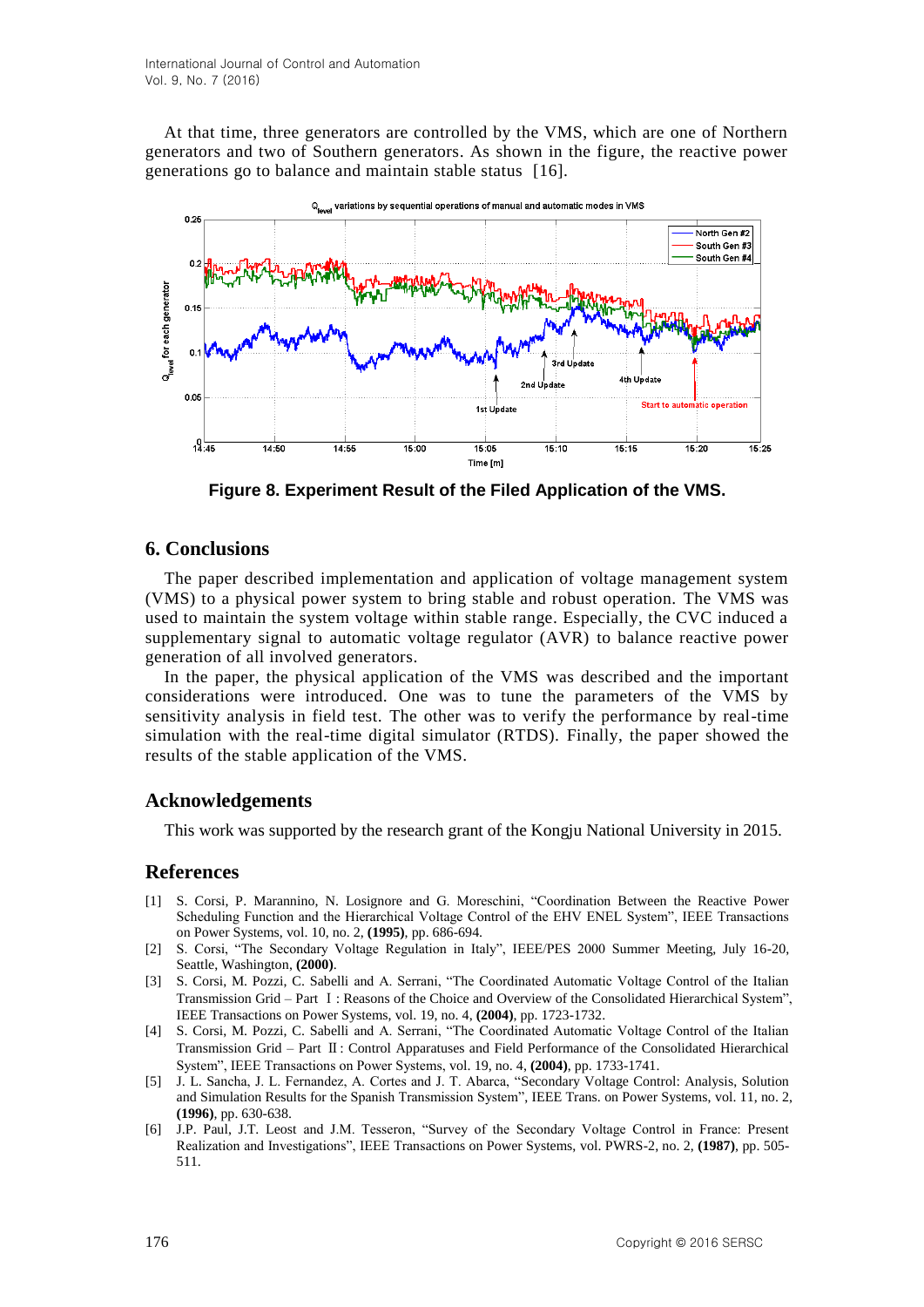- [7] H. F. Wang, H. Hi and H. Chen, "Coordinated secondary voltage control to eliminate voltage violations in power system contingencies", IEEE trans. on Power Systems, vol.18, no.2, **(2003)**, pp.588-595.
- [8] S. -M. Baek, S. C. Nam, J. Y. Song, J. G. Lee, T, K, Kim and J. H. Shin, "Design of Advanced Voltage Management System Including Manual Operation Mode via Real-Time Digital Simulator", IEEE Trans. Industry Applications, vol.49, no.4, **(2013)**, pp. 1817-1826.
- [9] S. Seo, Y. Choi, S. Kang, B. Lee J. Shin and T. Kim, "Hybrid Control System for Managing Voltage and Reactive Power in the JEJU Power System", Journal of Electrical Engineering & Technology, vol. 4, no.4, **(2009)**, pp.429-438.
- [10] Seung-Mook Baek and Jung-Wook Park, "Nonlinear Parameter Optimization of FACTS Controller via Real-Time Digital Simulator", IEEE Trans. Industry Applications, vol.49, no.5, **(2013)**, pp. 2271-2278.
- [11] J. Nocedal and S. J. Wright, Eds., Numerical Optimization. NewYork,NY, USA: Springer-Verlag, **(1999)**.
- [12] S.-M. Baek, "Design of PSS and SCRC Controllers to Damp out Low-Frequency Oscillations in Power System", International Journal of Control and Automation, vol.7, no.10, **(2014)**, pp.283-292.
- [13] S.-M. Baek, "Sensitivity Analysis Based Optimization for Linear and Nonlinear Parameters in AVR to Improve Transient Stability in Power System", International Journal of Control and Automation, vol.8, no.7, **(2015)**, pp.167-174.
- [14] J.-F. Chi, Y.-K. Hu and K. Zhao, "An Optimization Method of the Maximum Torque per Ampere for the Self-tuning of the PMSM Robust", International Journal of Control and Automation, vol.8, no.11, **(2015)**, pp.69-80.
- [15] G. V. Lakhekar, "Tuning and Analysis of Sliding Mode Controller Based on Fuzzy Logic", International Journal of Control and Automation, vol.5, no.3, **(2012)**, pp.93-110.
- [16] Korea Electric Power Corporation, Development of a secondary voltage regulator in KEPCO system (Final report), **(2010)**.

#### **Authors**



**Seung-Mook Baek**, he was born in Seoul, Korea. He received B.S., M.S., and Ph.D. degrees from the School of Electrical and Electronic Engineering, Yonsei University, Seoul, Korea, in 2006, 2007, and 2010 respectively, He is currently an Assistant Professor in the Division of Electrical, Electronic and Control Engineering, Kongju National University, Cheonan, Korea. He was a Research Engineer with KEPCO Research Institute, during 2009-2012. His current research interests are in power system dynamics, hybrid systems, optimization control algorithms, real-time simulation, flexible ac transmission system (FACTS) devices, and control of distributed generations.



**Hee-Jin Lee**, he was born in Ulsan, Korea. He received B.S., and Ph.D. degrees from the School of Electrical and Electronic Engineering, Yonsei University, Seoul, Korea, in 2008 and 2013 respectively. He is currently an Assistant Professor in the Department of Electronic Engineering, Kumoh National Institute of Technology, Gumi, Gyeongbuk, South Korea. He was a Research Engineer with Hyundai Heavy Industries, during 2013-2015. His current research interests are in system integration, power system protection, power system dynamics, and flexible ac transmission system (FACTS) devices.